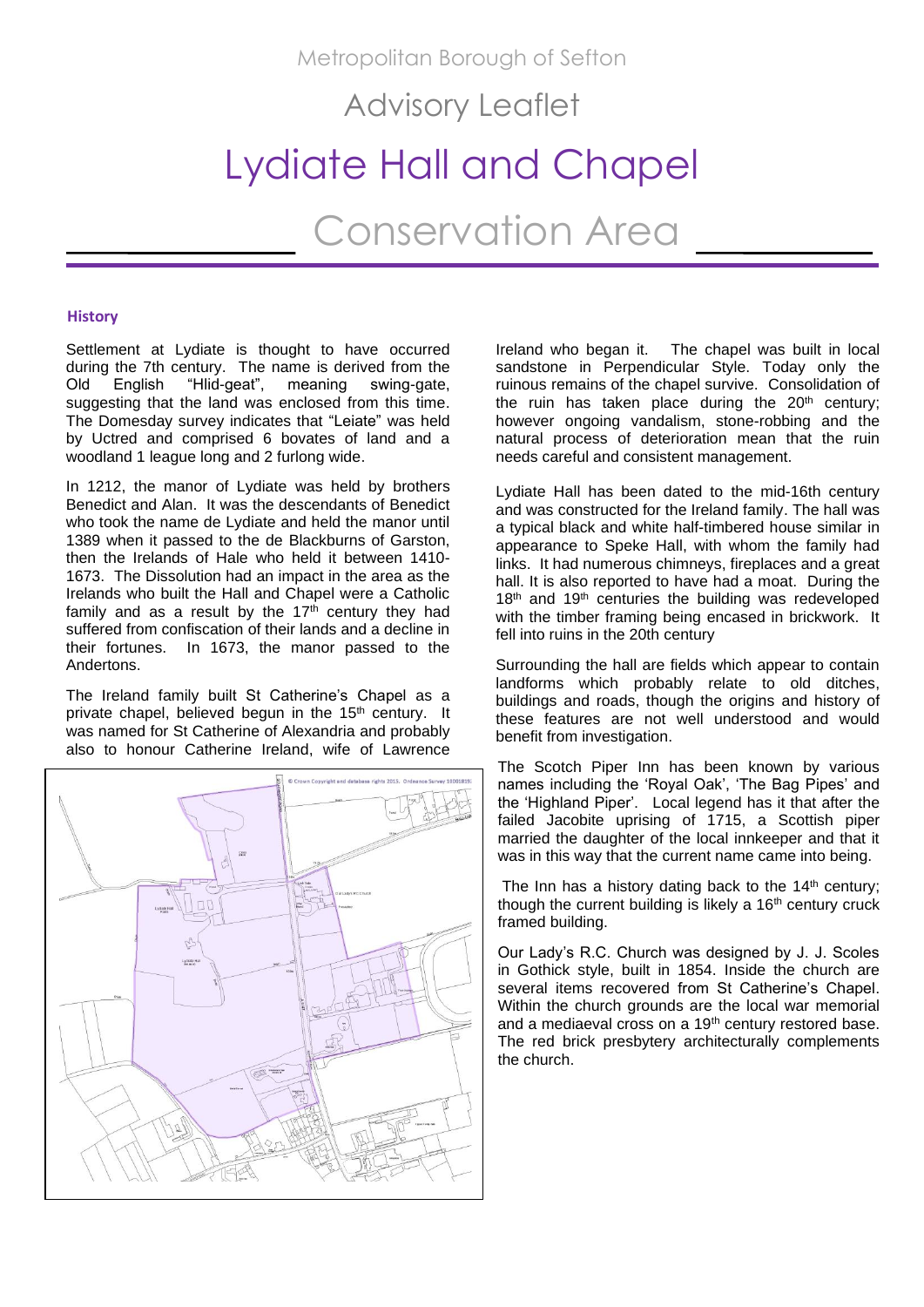## **The Conservation Area**

Lydiate Hall and Chapel Conservation Area was designated by Sefton Metropolitan Borough Council in May 1991 under section 69 of the Planning (Listed Buildings and Conservation Areas) Act 1990.

The conservation area is sparsely developed and contains significant historic and architectural interest and great archaeological importance. While the population of Lydiate has grown and much housing developed to the south, the area around the Chapel and Hall has retained a quiet rural undeveloped and agricultural character. It includes agricultural land that provides the essential rural setting to the built features and also encompasses areas of archaeological and landscape interest. The conservation area encompasses five listed buildings and a scheduled monument. These include the ruin of St Catherine's Chapel which is a rare remnant of a private chapel with its associated burial ground; Lydiate Hall, which was once a fine 16<sup>th</sup> century half-timbered manor house. and the Scotch Piper public house.

Whilst Sefton Council recognises that for Conservation Areas to remain "live" and responsive to a changing society, changes must and will occur. Through the planning system the Council undertakes to ensure that changes preserve or enhance the area, and do not result in the loss of character and any harm is balanced against wider public benefits.



## **Additional Planning Powers**

Within the Conservation Area the following additional planning powers apply:-

# *If a building is a Listed Building additional special controls will also apply.*

- Any proposal involving the demolition of any building, wall or other structure within the Conservation Area (with minor exceptions) will require planning permission.
- Anyone wishing to cut down, top, lop or uproot a tree with a stem diameter of 75mm or greater

measured at 1.5m above ground level must give the Local Planning Authority six weeks written notice of their intention to do so (a "Section 211 notice" under the Town and Country Planning Act 1990) subject to specific exemptions. Within this time the Authority may grant consent for the proposed work, or they may consider making a Tree Preservation Order. It is an offence to carry out tree works without permission.

- There are greater restrictions over 'permitted development' rights for domestic and commercial premises.
- Micro-generation (e.g. wind turbines/solar panels) installations will require planning permission in some cases.

For up to date advice on what needs planning permission go to [www.planningportal.gov.uk](http://www.planningportal.gov.uk/) In determining applications for the development of land and alterations or extensions to buildings within the Lydiate Hall and Chapel Conservation Area the Council will pay special regard to:-

- The overriding restriction on new development within the Green Belt. See Council's website for further details.
- The retention, replacement and restoration of historical details and features of the buildings and their grounds including layout, boundary walls and landscaping.
- The design and detail of extensions and alterations to existing buildings which will be expected to be in sympathy with the architectural and historic character of the building as a whole and to the setting of that building.
- The detailed design of any new building (including form, massing, scale and materials) and its integration with its immediate surroundings and the special architectural and visual qualities of the Conservation Area.
- The retention and preservation of existing trees and the provision of further appropriate landscaping.
- The retention and enhancement of views into and out of the area, vistas within the area and the general character and appearance of the street scene and roofscape.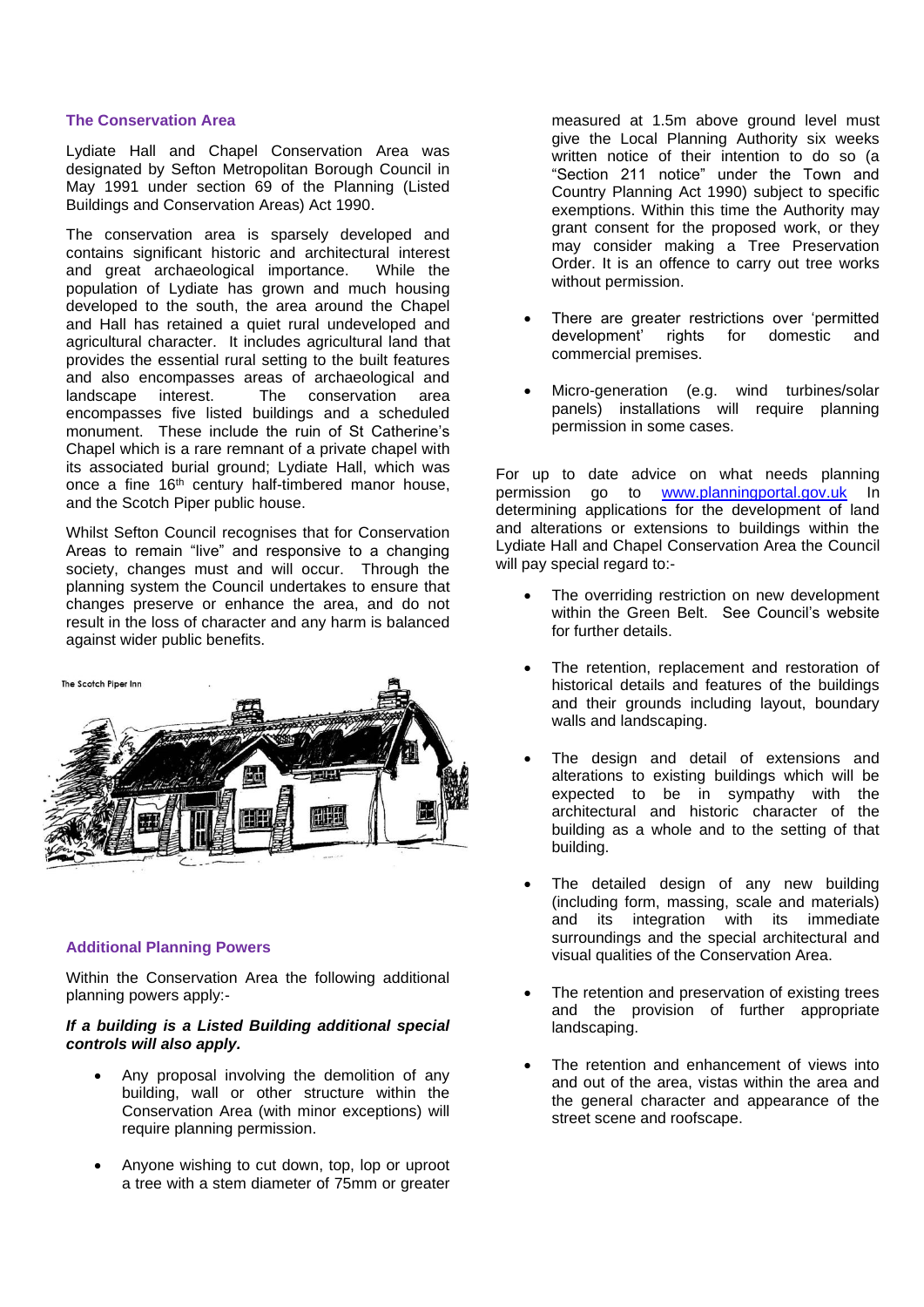# **External alterations to existing buildings**

# **Guidance Notes for planning applications and use of materials:**

## **Pre-Application Advice**

You can request advice from the planning department prior to submitting a formal application. In some cases we make a charge for this service. Forms are available on the Council's website.

#### **Planning Applications**

A Heritage Statement will be needed to support your planning application; this should include an explanation of what the significance of the property is, and what impact the proposals have on that significance.

#### **Demolition**

The demolition or redevelopment of any building or structure of individual or group value will not be permitted unless the Local Planning Authority is satisfied that the building cannot be used for any suitable purpose and it is not important enough to merit the costs involved in its preservation. Any consent to demolish would normally be conditional on the building not being demolished before a contract is made to carry out redevelopment. This redevelopment must be of a high standard of design.

#### **Conversion of existing buildings**

Where planning permission to convert buildings into new uses is sought, the new use and internal layout of the building should be carefully considered. Particular attention will be paid to the building's external appearance, use of materials, the layout of grounds and car parks and the position of bin stores.

Every effort should be made to minimise external alterations, such as new windows (including dormer windows). Where external changes are required it should be made to a non-prominent elevation. Alterations or extensions should use the carefully chosen materials that match/complement the building. Again, the services of a qualified architect are strongly recommended.

## **Development on vacant/previously undeveloped sites**

New development should be conceived with the scale and layout of the area in mind. The generous spaces between buildings should be preserved along with the rural and agricultural qualities of the fields and green spaces surrounding the buildings. Historic landscape features should be preserved. Development that is not related to agricultural uses on previously undeveloped sites will additionally be subject to Green Belt restrictions. Early discussions with Planning Services are recommended. The services of a qualified architect are strongly advised.



# **including extensions:**

The following deals with some of the details of alterations and extensions to buildings.

#### **Windows**

If all or part of any window needs to be replaced it should match the original design. Care should be taken to ensure that 'reveals' are retained. This is important for practical (weather protection) as well as aesthetic reasons. If additional windows are essential, they should be restricted to the non-prominent elevations. Their size and proportion should match the original windows.

When repairing/replacing windows care must be taken to retain and restore details. Imitation 'leaded' lights should always be avoided whilst aluminium and UPVC windows have a different surface finish, are likely to have different detailing and proportions to the existing and consequently are likely to detract from the character of the building.

#### **Dormer Windows**

New dormer windows are not generally accepted unless they can be shown to complement the original design. Any new dormer windows must be wellproportioned and kept to non-prominent elevations. Any new cladding must match roofing materials.

## **Wall Surfaces**

Brickwork and stonework should not be painted or rendered. Areas of brickwork or stonework requiring renewal should be repaired or replaced in their original form or pattern. Brick pointing should be compatible with existing construction, which is generally flush finish. Repointing should be carried out with lime mortar rather than cement to prevent softer bricks from deteriorating. Where stonework is to be cleaned, professional advice should be sought as the incorrect choice of treatments can result in damage.

Cladding of brickwork in stone, artificial stone, pebble dash, render, timber, plastic or tiles is not permitted for practical as well as aesthetic reasons and the use of bright obtrusive colours for render should be avoided.